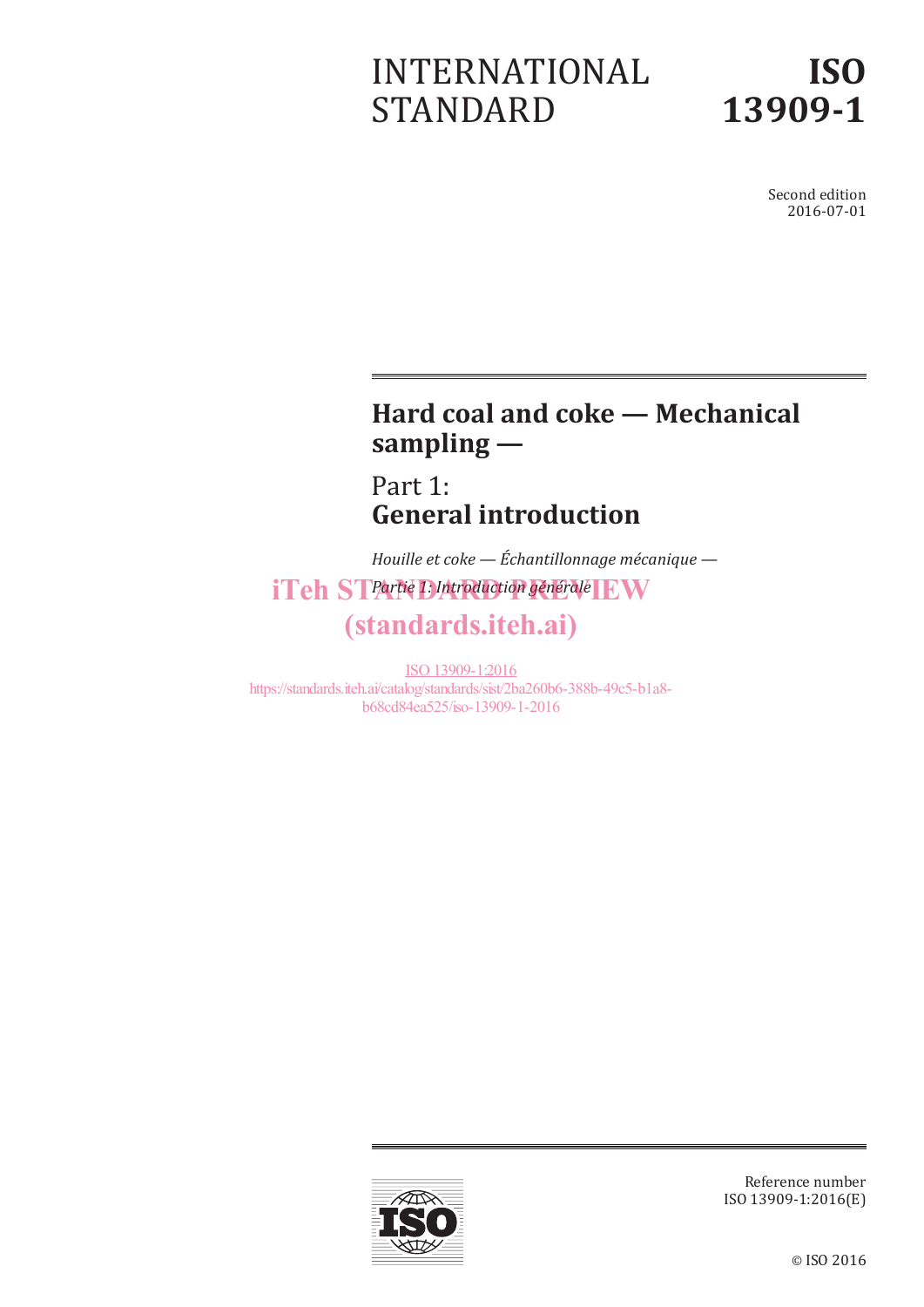### iTeh STANDARD PREVIEW (standards.iteh.ai)

ISO 13909-1:2016 https://standards.iteh.ai/catalog/standards/sist/2ba260b6-388b-49c5-b1a8 b68cd84ea525/iso-13909-1-2016



### © ISO 2016, Published in Switzerland

All rights reserved. Unless otherwise specified, no part of this publication may be reproduced or utilized otherwise in any form or by any means, electronic or mechanical, including photocopying, or posting on the internet or an intranet, without prior written permission. Permission can be requested from either ISO at the address below or ISO's member body in the country of the requester.

ISO copyright office Ch. de Blandonnet 8 • CP 401 CH-1214 Vernier, Geneva, Switzerland Tel. +41 22 749 01 11 Fax +41 22 749 09 47 copyright@iso.org www.iso.org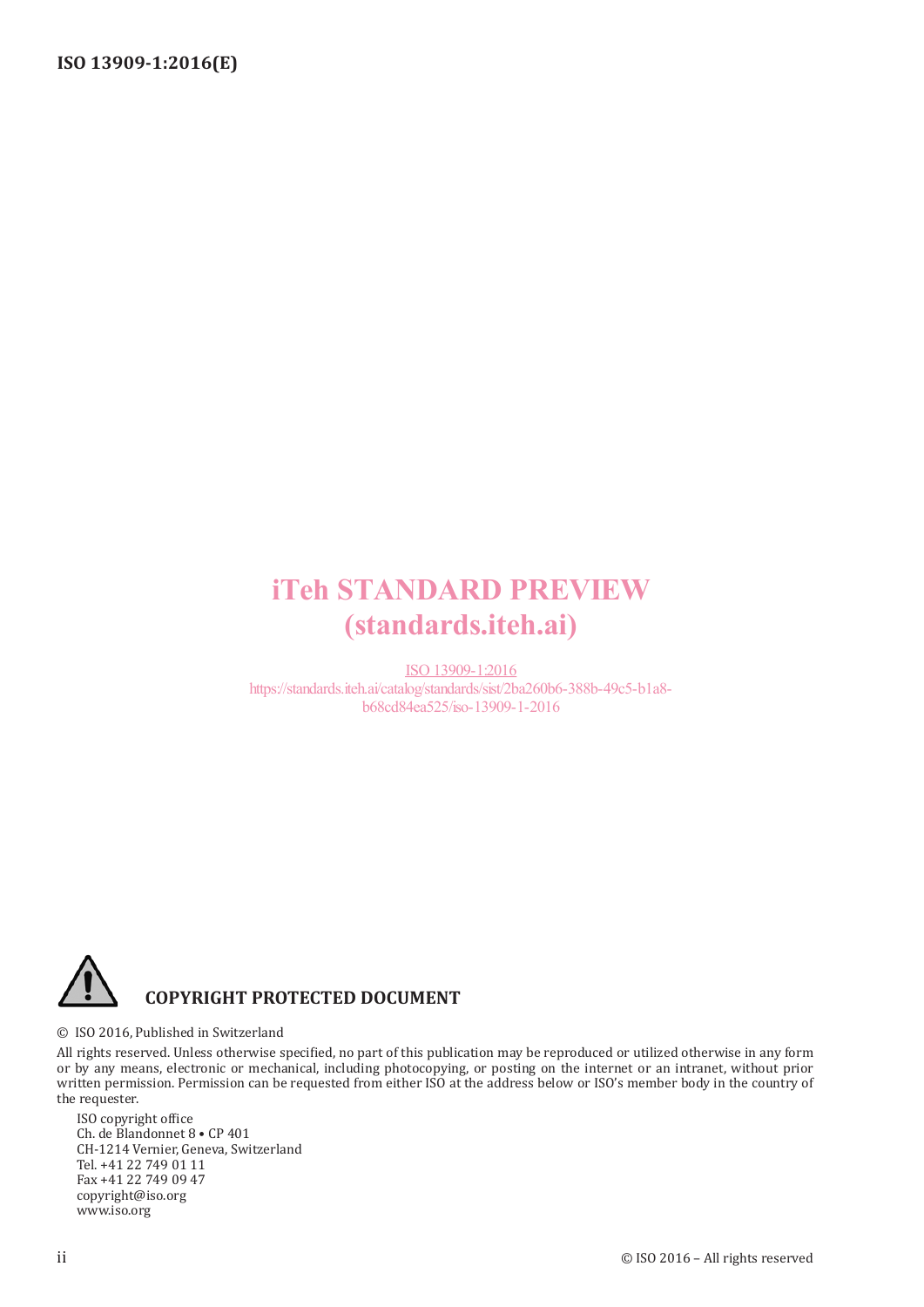Page

### **Contents**

|                | $\textbf{Scope} \textit{} \textit{} \textit{} \textit{} \textit{} \textit{} \textit{} \textit{} \textit{} \textit{} \textit{} \textit{} \textit{} \textit{} \textit{} \textit{} \textit{} \textit{} \textit{} \textit{} \textit{} \textit{} \textit{} \textit{} \textit{} \textit{} \textit{} \textit{} \textit{} \textit{} \textit{} \textit{} \textit{} \textit{} \textit{} \textit{$ |  |
|----------------|-----------------------------------------------------------------------------------------------------------------------------------------------------------------------------------------------------------------------------------------------------------------------------------------------------------------------------------------------------------------------------------------|--|
| $\overline{2}$ |                                                                                                                                                                                                                                                                                                                                                                                         |  |
| 3              |                                                                                                                                                                                                                                                                                                                                                                                         |  |
| 4              | Structure 55 million by the contract of the contract of the contract of the contract of the contract of the contract of the contract of the contract of the contract of the contract of the contract of the contract of the co                                                                                                                                                          |  |
| 5              | General principles of sampling <b>Election Contract Contract Principles</b> of sampling                                                                                                                                                                                                                                                                                                 |  |
| 6              |                                                                                                                                                                                                                                                                                                                                                                                         |  |
| $\overline{7}$ |                                                                                                                                                                                                                                                                                                                                                                                         |  |
| 8              | Packing and marking of samples                                                                                                                                                                                                                                                                                                                                                          |  |
| 9              |                                                                                                                                                                                                                                                                                                                                                                                         |  |
|                |                                                                                                                                                                                                                                                                                                                                                                                         |  |

## **iTeh STANDARD PREVIEW** (standards.iteh.ai)

ISO 13909-1:2016 https://standards.iteh.ai/catalog/standards/sist/2ba260b6-388b-49c5-b1a8b68cd84ea525/iso-13909-1-2016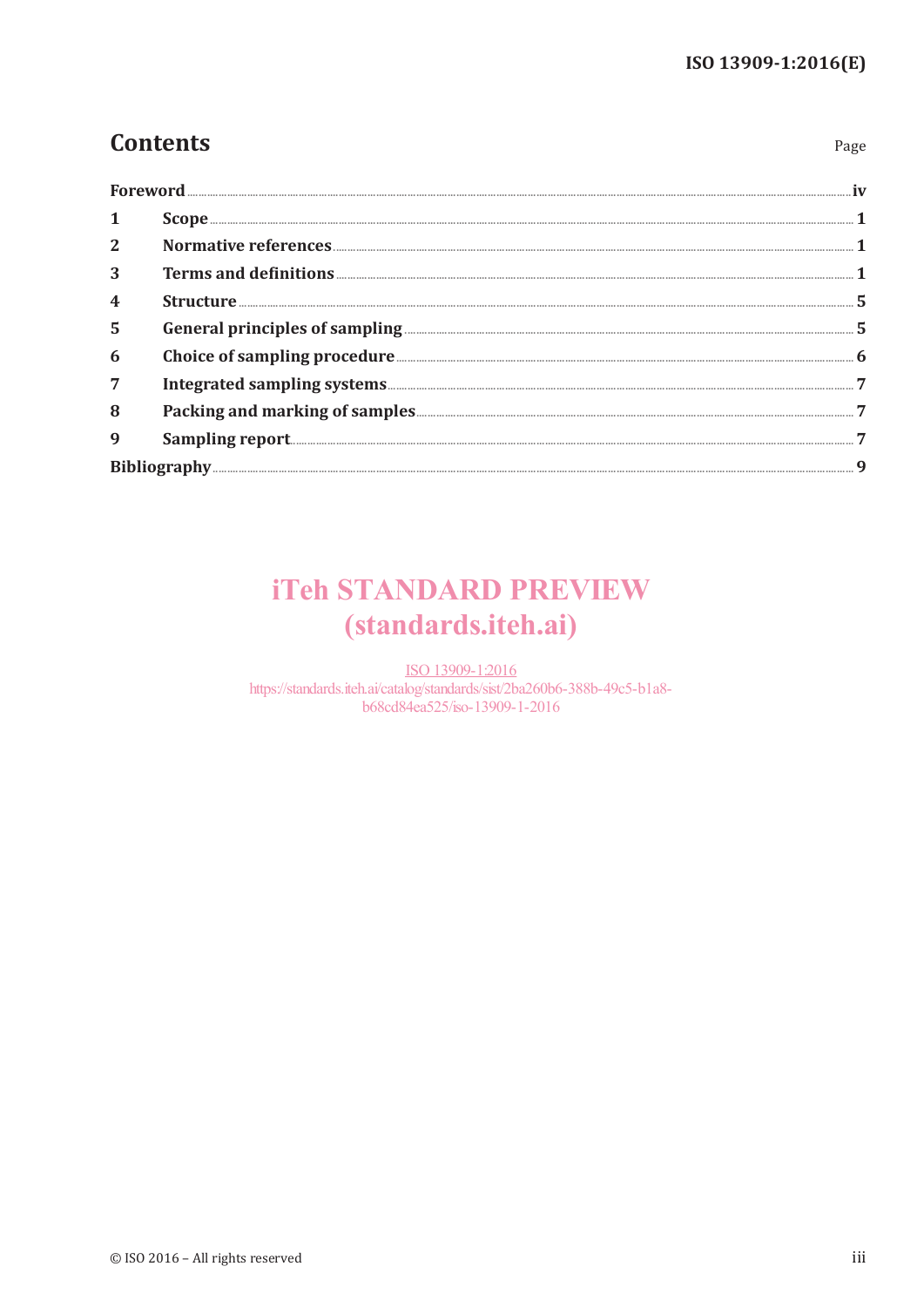### **Foreword**

ISO (the International Organization for Standardization) is a worldwide federation of national standards bodies (ISO member bodies). The work of preparing International Standards is normally carried out through ISO technical committees. Each member body interested in a subject for which a technical committee has been established has the right to be represented on that committee. International organizations, governmental and non-governmental, in liaison with ISO, also take part in the work. ISO collaborates closely with the International Electrotechnical Commission (IEC) on all matters of electrotechnical standardization.

The procedures used to develop this document and those intended for its further maintenance are described in the ISO/IEC Directives, Part 1. In particular the different approval criteria needed for the different types of ISO documents should be noted. This document was drafted in accordance with the editorial rules of the ISO/IEC Directives, Part 2 (see www.iso.org/directives).

Attention is drawn to the possibility that some of the elements of this document may be the subject of patent rights. ISO shall not be held responsible for identifying any or all such patent rights. Details of any patent rights identified during the development of the document will be in the Introduction and/or on the ISO list of patent declarations received (see www.iso.org/patents).

Any trade name used in this document is information given for the convenience of users and does not constitute an endorsement.

For an explanation on the meaning of ISO specific terms and expressions related to conformity assessment, as well as information about ISO's adherence to the WTO principles in the Technical<br>Barriers to Trade (TBT), see the following URL: Foreword - Supplementary information Barriers to Trade (TBT), see the following URL: Foreword - Supplementary information.

The committee responsible for this document is ISO/TC 27, *Solid mineral fuels*, Subcommittee SC 4, *Sampling*.

### ISO 13909-1:2016

This second edition cancels /and replaces the first redition (ISO-13909-1:2001), which has been technically revised. b68cd84ea525/iso-13909-1-2016

ISO 13909 consists of the following parts, under the general title *Hard coal and coke — Mechanical sampling*:

- *Part 1: General introduction*
- *Part 2: Coal Sampling from moving streams*
- *Part 3: Coal Sampling from stationary lots*
- *Part 4: Coal Preparation of test samples*
- *Part 5: Coke Sampling from moving streams*
- *Part 6: Coke Preparation of test samples*
- *Part 7: Methods for determining the precision of sampling, sample preparation and testing*
- *Part 8: Methods of testing for bias*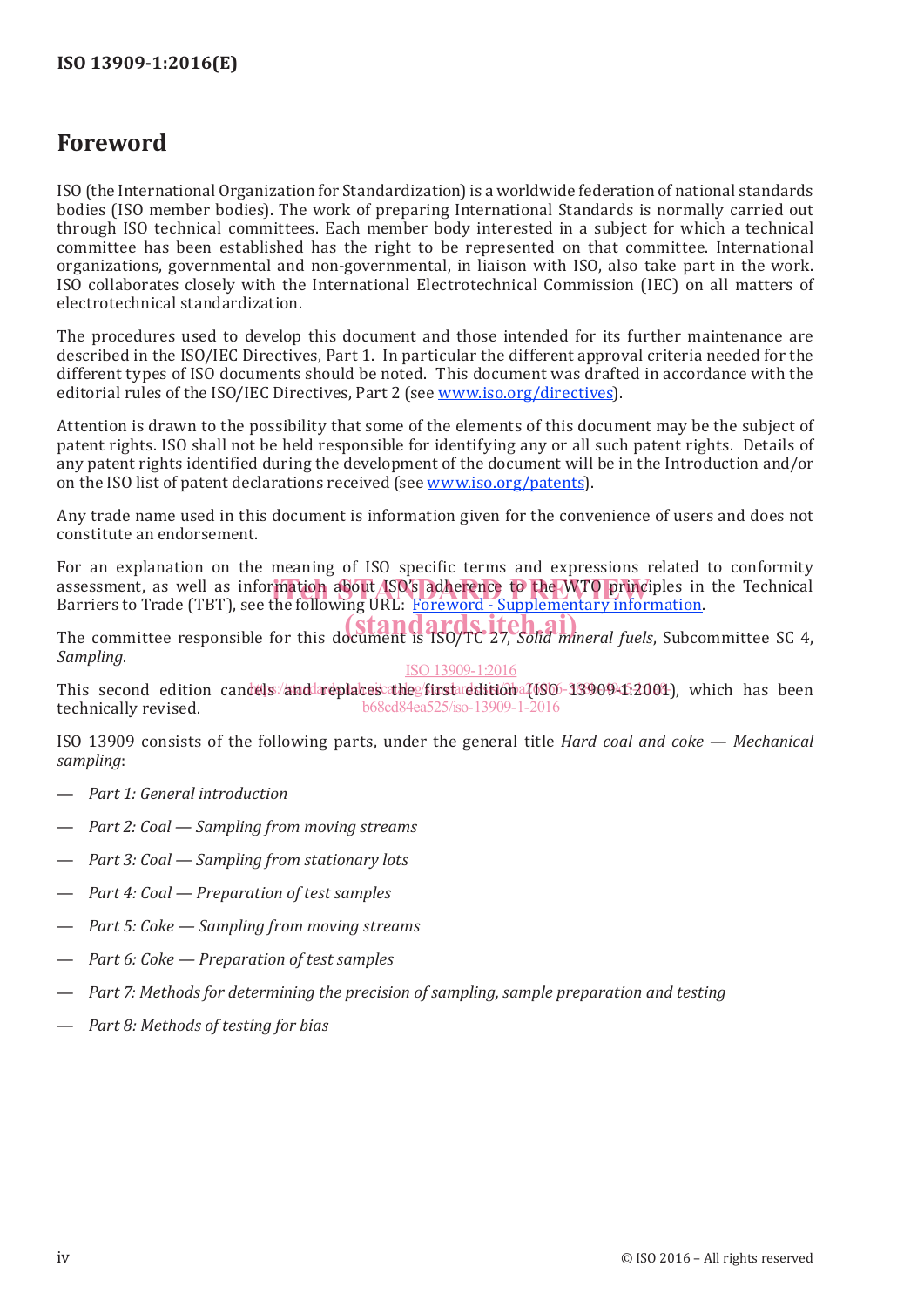### **Hard coal and coke — Mechanical sampling —**

### Part 1: **General introduction**

### **1 Scope**

This part of ISO 13909 defines the basic terms used in the sampling of solid mineral fuels, describes the general principles of sampling and details the information to be provided in the documentation and the sampling report. It also lists the other parts and gives guidance on the selection of the appropriate part.

ISO 13909 does not include sampling of brown coals and lignites, or sampling from coal seams, for which guidance is given in ISO 14180. Manual sampling of coal and coke is covered in ISO 18283.

### **2 Normative references**

The following documents, in whole or in part, are normatively referenced in this document and are indispensable for its application. For dated references, only the edition cited applies. For undated references, the latest edition of the referenced document (including any amendments) applies.

ISO 565, *Test sieves* — Metal wire cloth, perforated metal plate and electroformed sheet — Nominal sizes *of openinas of openings*

ISO 3310-1, *Test sieves* — Technical requi<u>rements and tes</u>ting — Part 1: Test sieves of metal wire cloth https://standards.iteh.ai/catalog/standards/sist/2ba260b6-388b-49c5-b1a8-

ISO 5725-1:1994, Accuracy (trueness and precision) of measurement methods and results — Part 1: General *principles and definitions*

### **3 Terms and definitions**

For the purposes of this document, the following terms and definitions apply.

### **3.1**

### **air-drying**

process of bringing the moisture content of the *sample* (3.31) near to equilibrium with the atmosphere in the area in which further reduction and division of the sample are to take place

Note 1 to entry: Air-drying to equilibrium with the atmosphere applies to coal. Drying of coke is generally to facilitate *sample preparation* (3.34).

### **3.2**

**bias**

systematic *error* (3.10) which leads to the average value of a series of results being persistently higher or persistently lower than those which are obtained using a reference sampling method

### **3.3**

### **coefficient of variation**

*standard deviation* (3.37) expressed as a percentage of the absolute value of the arithmetic mean

### **3.4**

### **common sample**

*sample* (3.31) collected for more than one intended use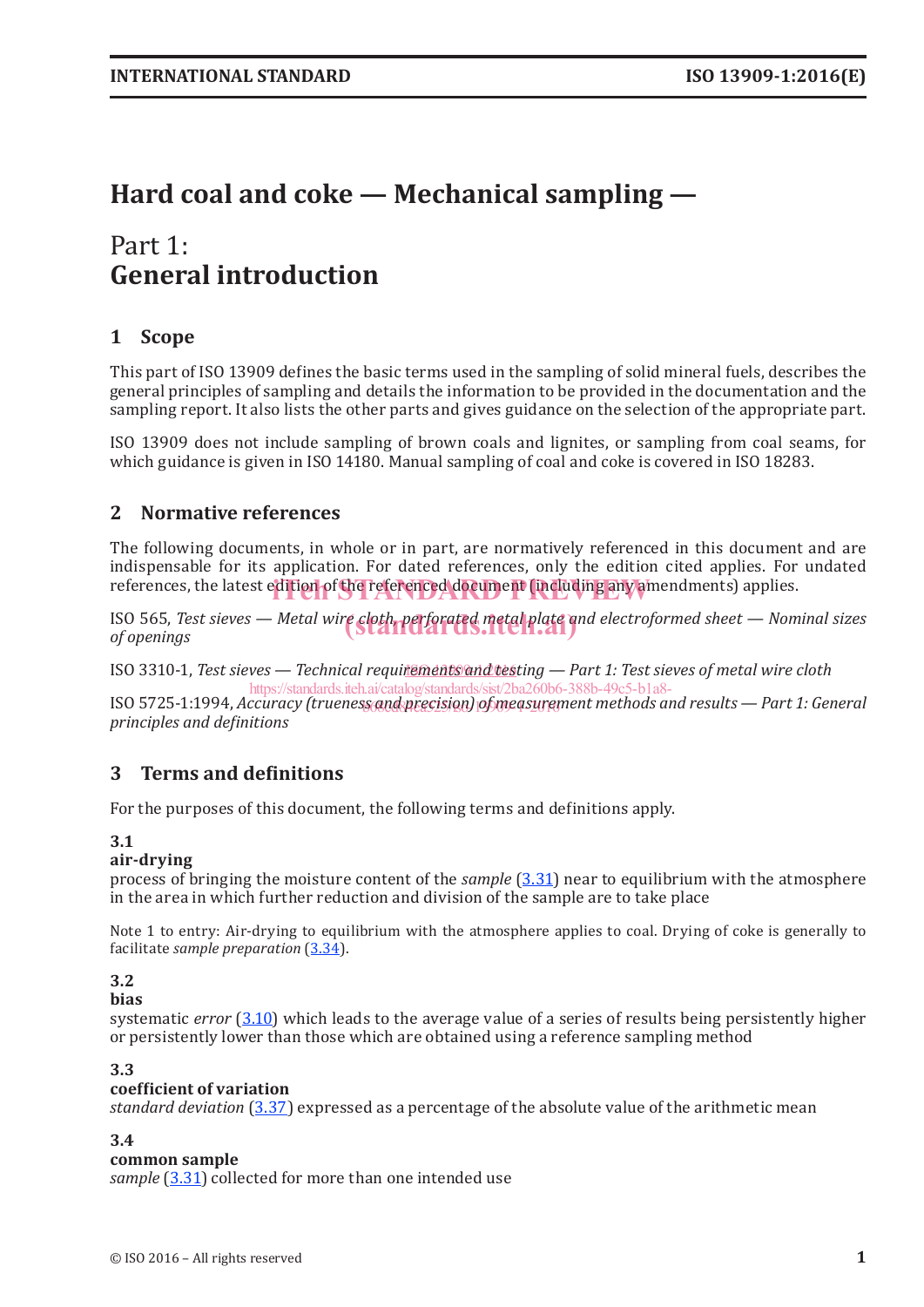### **continuous sampling**

taking of a *sample* (3.31) from each consecutive *sub-lot* (3.39) so that increments are taken at uniform intervals whenever the fuel is handled at the point of sampling

### **3.6**

**cut** see *increment* (3.15)

### **3.7**

**cutter**

mechanical sampling device which extracts increment(s)

### **3.8**

### **divided increment**

part obtained from the division of the increment in order to decrease its mass

Note 1 to entry: Such division may be done with or without prior size reduction.

### **3.9**

### **duplicate sampling**

particular case of *replicate sampling* (3.30) with only two replicate *samples* (3.31)

### **3.10**

**error**

difference between the observation and the accepted reference value as defined in ISO 5725-1:1994, 3.5

Note 1 to entry: This can be designated as systematic error *[bias (3.2)*] or *random error (3.29)*.

### **3.11**

### **fixed mass division**

ISO 13909-1:2016

method of *sample division* (3.33) in which the mass retained is predetermined and independent of the mass of the feed b68cd84ea525/iso-13909-1-2016

### **3.12**

### **fixed ratio division**

method of *sample division* (3.33) in which the division ratio is predetermined

Note 1 to entry: In fixed ratio division, the mass of *sample* (3.31) retained is a fixed proportion of the mass of the feed.

### **3.13**

**fuel**

hard coal or coke

### **3.14**

### **general-analysis test sample**

*sample* (3.31), prepared to pass a sieve of nominal size of openings 212 µm complying with ISO 3310-1, used for the determination of most chemical and some physical characteristics

### **3.15**

### **increment**

portion of *fuel* (3.13) extracted in a single operation of the sampling device

### **3.16**

**lot**

defined quantity of *fuel* (3.13) for which the quality is to be determined

Note 1 to entry: A lot may be divided into *sub-lots* (3.39).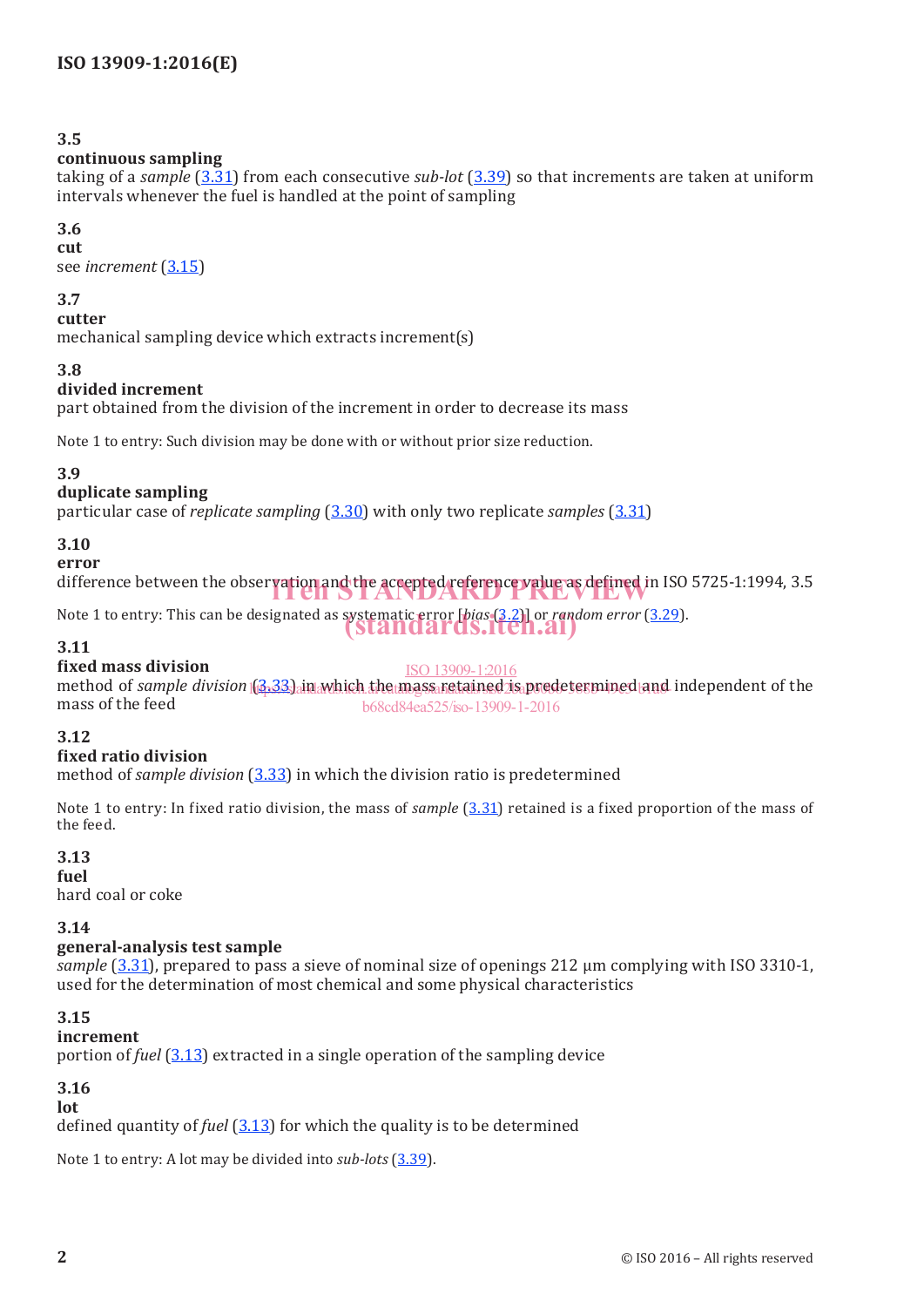### **manual sampling**

collection of *increments* (3.15) by human effort

### **3.18**

### **mass-basis sampling**

taking of *increments* (3.15) whereby the position of each increment to be collected from the stream of *fuel* (3.13) is measured by a mass interval of stream flow and the increment mass is fixed

### **3.19**

### **mechanical sampling**

collection of *increments* (3.15) by mechanical means

### **3.20**

### **mechanical sampling system**

combination of sampling and *sample preparation* (3.34) performed mechanically

### **3.21**

### **moisture sample**

*sample* (3.31) taken specifically for the purpose of determining total moisture

Note 1 to entry: For coke, this sample may also be used for general analysis.

### **3.22**

### **nominal top size**

aperture size of the smallest sieve in the range included in the R 20 Series (as defined in ISO 565, square aperture size of the smallest sieve in the range included in the R 20 Series (as<br>hole) on which not more than 5 % of the *sample* (3.31) is retained

### **3.23**

### (standards.iteh.ai)

### **off-line sample preparation**

sample preparation (3.34) performed manually or mechanically on the *samples* (3.31) produced by the *mechanical sampling system* (3:20), using equipment not integral to the mechanical sampling system itself b68cd84ea525/iso-13909-1-2016

### **3.24**

### **on-line sample processing**

processing of the primary *sample* (3.31) material using equipment integral with the sampling system

### **3.25**

### **outlier**

result which meets statistical criteria identifying an outlier, esp. exceeding Cochran's maximum variance test, and for which there is direct physical evidence of causation by gross deviation from the prescribed experimental procedure

### **3.26**

### **physical sample**

*sample* (3.31) taken specifically for the determination of physical characteristics, such as physical strength indices or size distribution

### **3.27**

**precision**

closeness of agreement between independent test results obtained under stipulated conditions

Note 1 to entry: This is often defined using an index of precision, such as two *standard deviations* (3.37).

### **3.28**

### **primary increment**

*increment* (3.15) taken at the first stage of sampling, prior to any *sample division* (3.33) and/or *sample reduction* (3.35)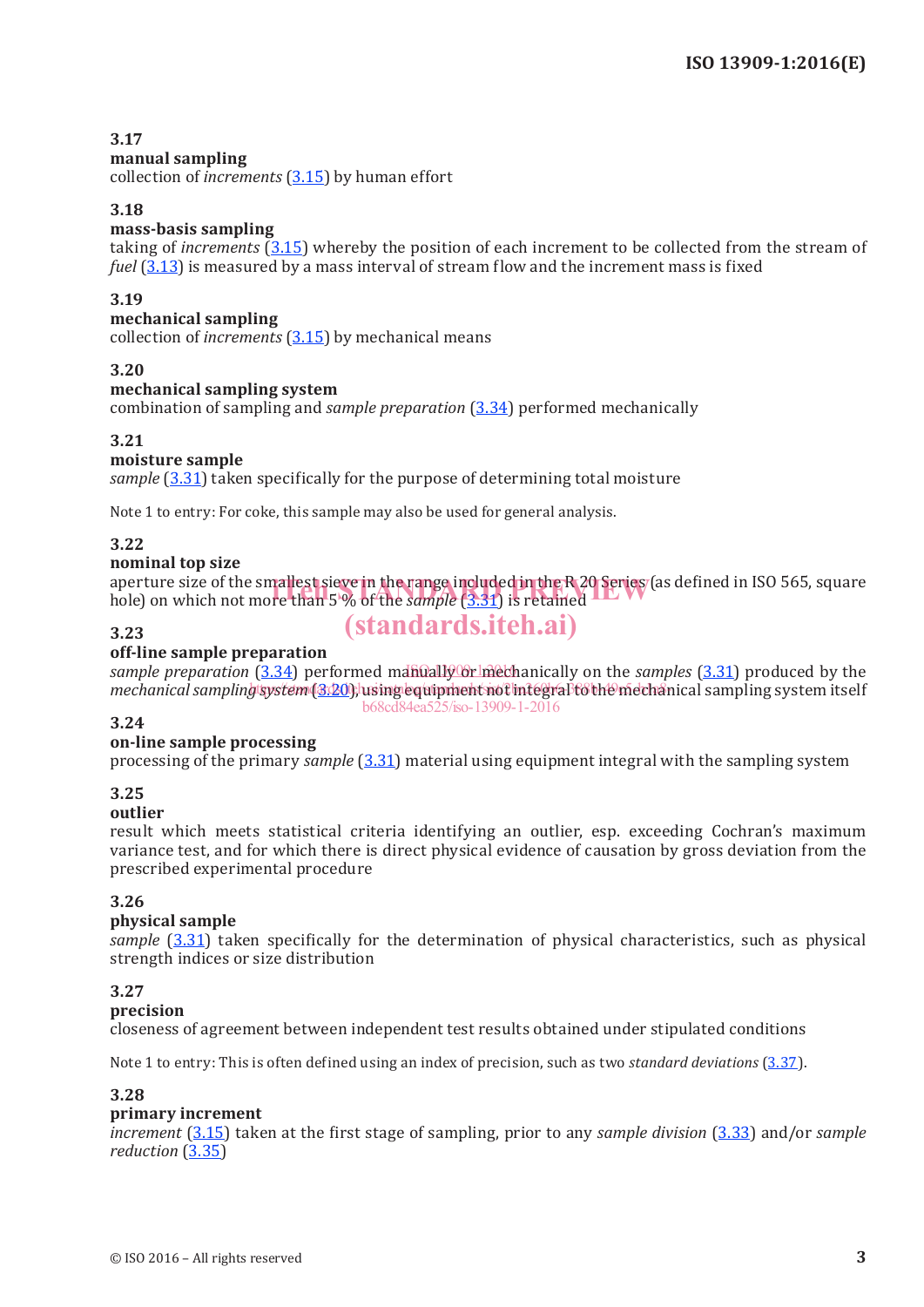### **random error**

*error* (3.10) that is statistically independent of previous errors

Note 1 to entry: This implies that any two errors in a series of random errors are uncorrelated and that individual errors are unpredictable. In consequence of the partitioning of error into systematic [*bias* (3.2)] and random components, the theoretical mean of the random errors is zero. Whereas individual errors are unpredictable, the mean of the random errors in a series of observations tends towards zero as the number of observations increases.

### **3.30**

### **replicate sampling**

taking at intervals of *increments* (3.15) which are combined in rotation into different containers to give two or more *samples* (3.31) of approximately equal mass

### **3.31**

### **sample**

quantity of *fuel* (3.13), representative of a larger mass for which the quality is to be determined

### **3.32**

### **sampler**

device physically collecting a sample *increment* (3.15)

Note 1 to entry: Not to be confused with personnel physically collecting an increment or operating a sampling system.

### **3.33**

### iTeh STANDARD PREVIEW

### **sample division**

ISO 13909-1:2016 https://standards.iteh.ai/catalog/standards/sist/2ba260b6-388b-49c5-b1a8-

sampie **aivision**<br>process in *sample* (3.31) preparation **(whereby the sample is divide**d into representative, separate portions

### **3.34**

**sample preparation**

process of bringing *samples* (3.31) to the condition required for analysis or testing b68cd84ea525/iso-13909-1-2016

Note 1 to entry: Sample preparation covers mixing, particle size reduction, *sample division* (3.33) and sometimes *air-drying* (3.1) of the sample and may be performed in several stages.

### **3.35**

### **sample reduction**

process in *sample preparation* (3.34) whereby the particle size of the *sample* (3.31) is reduced by crushing or grinding

### **3.36**

### **size analysis sample**

*sample* (3.31) taken specifically for particle size analysis

### **3.37**

### **standard deviation**

square root of the *variance* (3.43)

### **3.38**

### **stratified random sampling**

taking of an *increment* (3.15) at random within the mass interval or time interval determined for *massbasis sampling* (3.18) or *time-basis sampling* (3.42), respectively

### **3.39**

### **sub-lot**

part of a *lot* (3.16) for which a test result is required